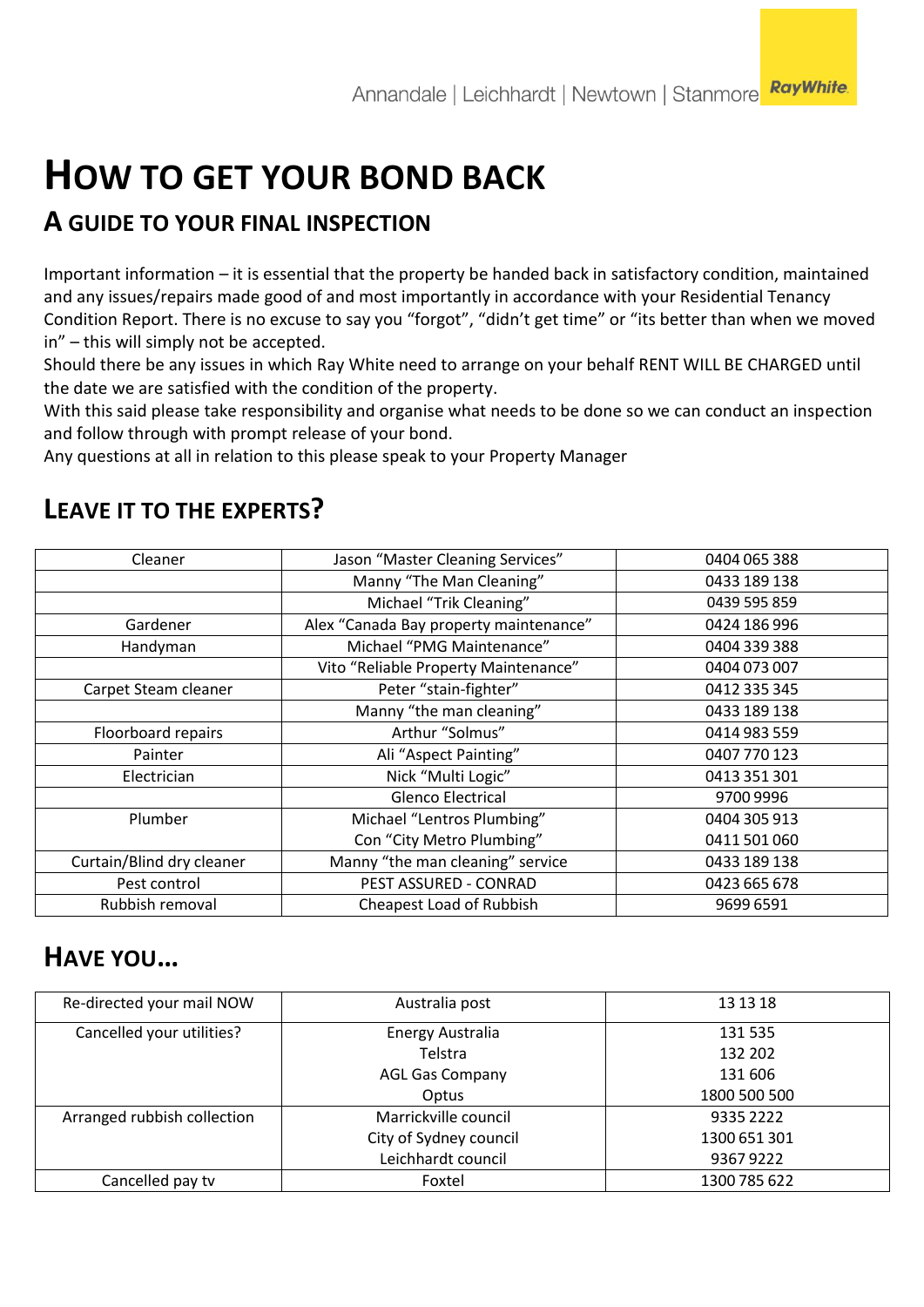### **GENERAL CLEANING GUIDE**

- $\Box$  Clean all **windows** and tracks, doors, sliding doors and tracks, fly and security screens
- $\square$  Vacuum/Mop all **floors**, removing marks and wash all skirting boards
- □ Dust **light fittings**, wiping out dead bugs, remove all cobwebs, globes to be left in working order
- □ Wash all **walls** with particular attention to areas around light switch, handles and **cornices**
- $\Box$  All **curtains and blinds** are to be washed or dry-cleaned as per tagged instructions
- $\Box$  Cobwebs to be removed from interior and exterior of premises
- □ **Air Conditioners** filters to be removed and cleaned
- $\Box$  Tops of cupboards

#### **KITCHEN**

- □Inside and outside all **cupboards and doors**
- □**Stove**, griller, drip trays and oven to be left free of grease (use MrMuscle or OvenClean)
- □Inside, outside and behind the **refrigerator** and **dishwasher** (if applicable)
- □**Exhaust** fans and filters
- $\square$  Sink (stainless steel sinks to be shiny use cream cleanser & scourer) and especially drains
- $\Box$  **Rangehood** and filter (filter can be removed and cleaned)

#### **BATHROOM**

- $\square$  Floor tiles, mirrors and windows
- □**Toilet** (use proper cleaner), **vanity**, **bath**, **shower** (tiles & **screen scum** build-up to be removed)
- $\Box$  Clean inside built-in **cupboards** (wipe off scuff marks)
- □ **Shower curtain** washed with bleach or replaced if necessary
- $\Box$  **Grouting** throughout (use exit mould or bleech)
- $\Box$  Soap and all **products** removed and not left behind